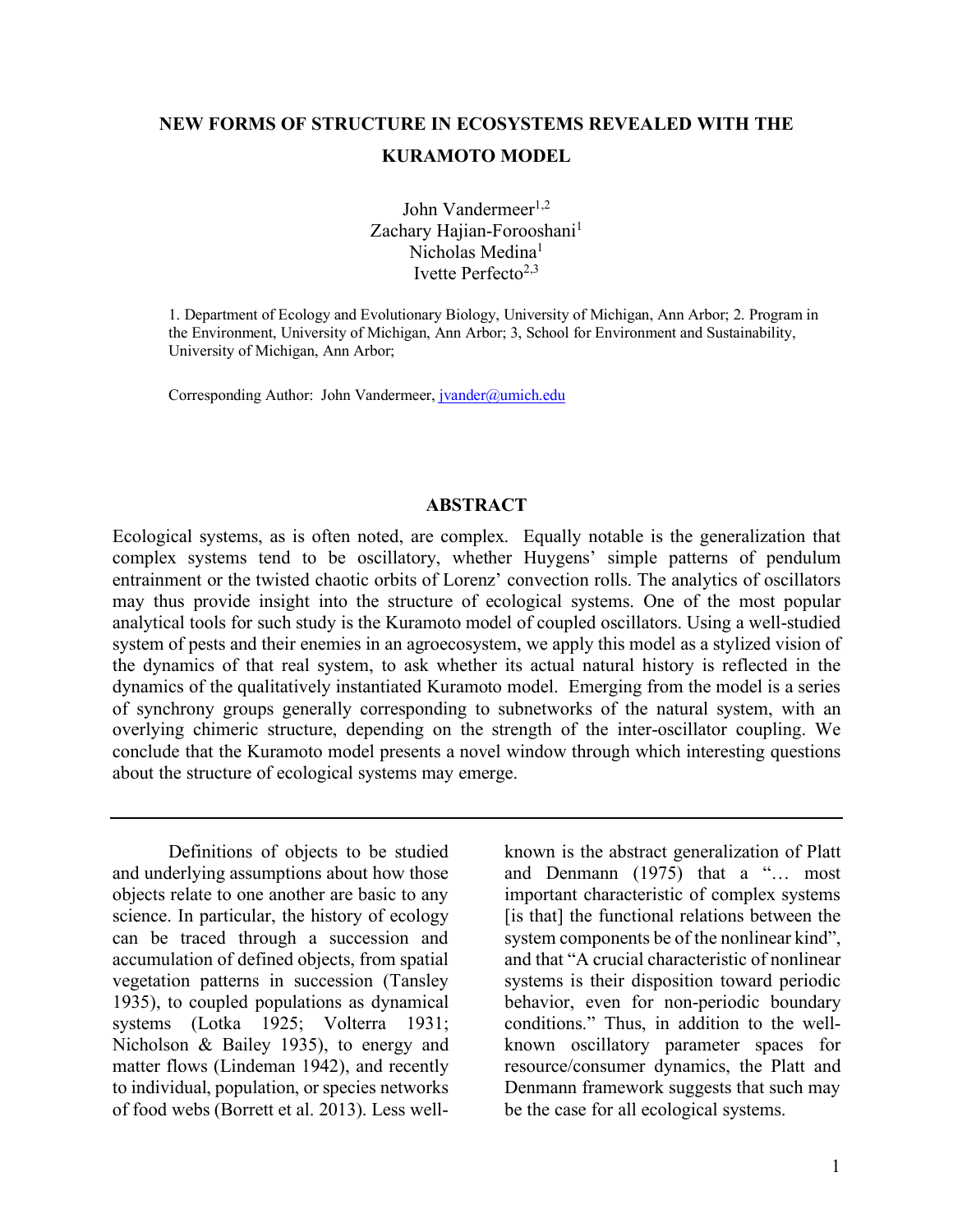If it is true that ecological systems are characteristically periodic, interacting species can be studied as collections of oscillators. Whether predators and their prey, or herbivores and their plants, or parasites and their hosts, consumers eat their resources and then find themselves in a resource-poor environment, thus lowering their growth rate and allowing the resources to recuperate  $-$  a fundamentally oscillatory process. To the extent that the consumers tend to overlap in their diets, or the resources interact, these oscillators are coupled with one another (Vandermeer 2004). The collection of traditionally defined objects of ecology (e.g., vegetational patterns, population dynamics, energy flows) thus might be augmented by considering the simple idea of coupled oscillators, a common vehicle for developing theory in many branches of science, from electronics to neurobiology.

Coupling oscillator sets has already gained traction in the ecological literature (e.g. Hastings, 1993; 2001; 2004; 2010; Blasius and Stone, 2000; Earn et al., 1998; Goldwyn and Hastings, 2009; Wall et al., 2013; Satake, and Koizumi, 2008; Vandermeer, 1993; 1994; 2004; 2006), mostly from a theoretical perspective, including the potential to generate chaotic behavior (Hastings and Powell, 1991; Vandermeer, 2006). However, a perhaps more basic question stimulated by the pioneering work of Arthur Winfree (1967), is what will be the patterns of synchrony within the collection of coupled oscillators? The early example of pendulum clocks synchronizing over time due to even weak connections between them is legion (Benicá et al., 2009; Vandermeer, 2006), and begins with the question of whether two oscillators will synchronize with the same phase or with opposite phases. With this emphasis on the phase of the oscillators, Winfree approached the question by interrogating the dynamics of the system from the point of view of the angle defining a point in the cycle of two variables (which is to say the phase of the oscillators). Elaborating on this insight, the model of Kuramoto (1975) has become something of a standard approach to analyzing synchrony in collections of coupled oscillators (Strogatz, 2000).

### **The Kuramoto model**

Consider angle  $\Theta$  made by a point on the unit circle, to represent the position on the limit cycle of the consumer/resource oscillator (Vandermeer, 1994). Presuming that synchronization will occur, the general Kuramoto model holds that,

$$
\frac{d\Theta_i}{dt} = \omega_i + \frac{K}{N} \sum_j (\sin \Theta_i - \sin \Theta_j) \qquad 1
$$

where  $\omega_i$  is the winding number of oscillator i (the rate of advancement on the circle dictated by the inherent oscillations), K is the intensity of coupling, and N is the number of oscillators. This model is commonly used when the phases of the oscillations are taken to be the key dynamical force. In its classical form, the model assumes all oscillators identical and couplings are taken to be global (all to all).

This elementary model yields a simple and universal result. With random initiations of  $\Theta$ , and low coupling, no synchrony occurs. As coupling intensity (K) increases, a critical value exists at which point all oscillators rapidly synchronize, and remain synchronized with further increases in coupling intensity. This model has been useful in studying large systems of coupled oscillators (Strogatz, 2000). One interesting result is that among groups of strongly synchronous pairs of oscillators, for some arrangements of coupling, there are individual oscillators that fail to synchronize with the rest, creating a so-called chimeric pattern (Jaros et al., 2015), although for finite N, they are now generally thought to be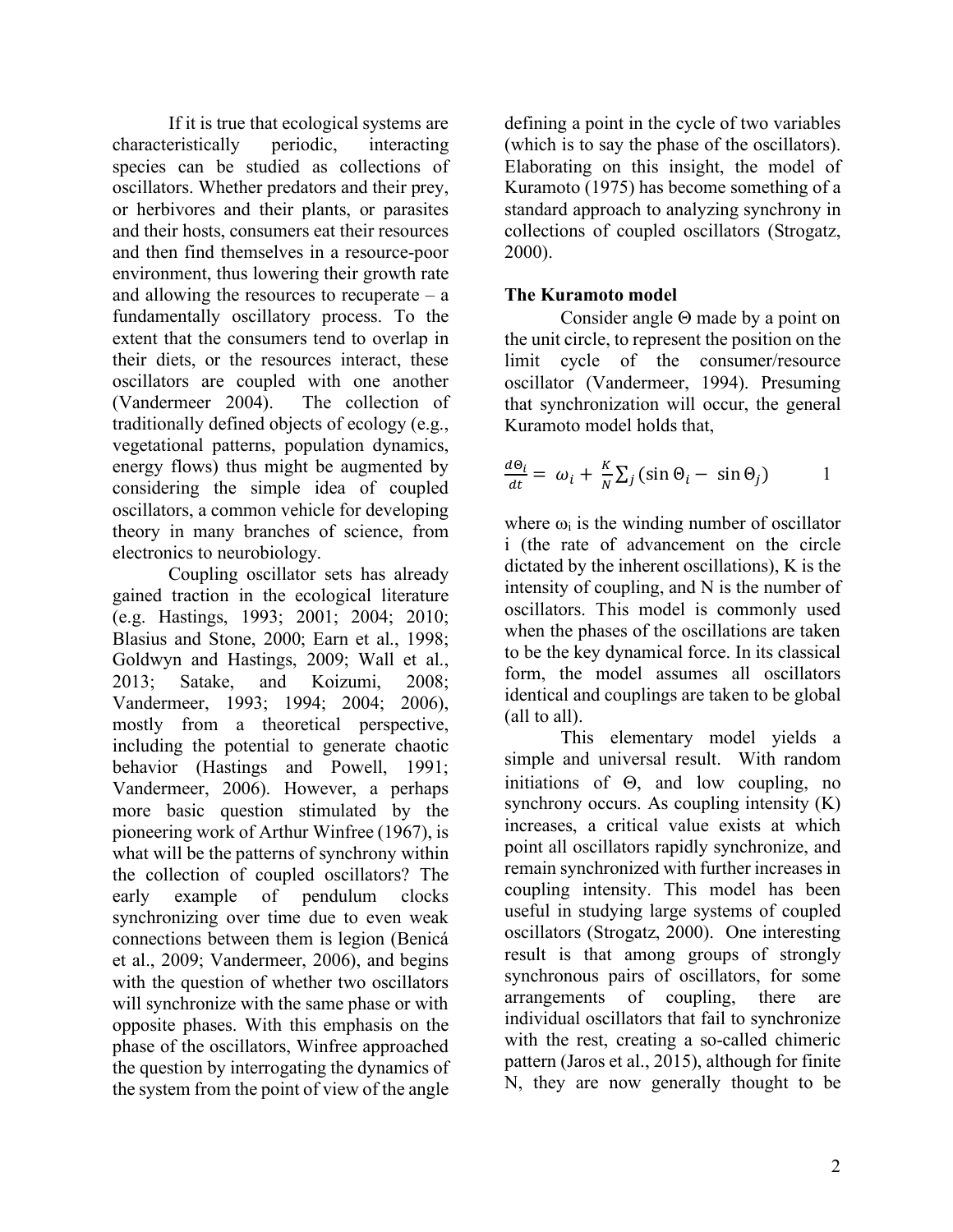extremely long transients (Panaggio & Abrams, 2015).

Based on the reality of coupling types in consumer/resource systems, when two consumers share at least one key resource they will experience competition from one another. If their sharing is relatively weak, they will converge on a pattern of relative inphase synchrony with one another (Vandermeer, 1997). If, contrarily, coupling is through the competitive interactions of the resources, the oscillators will converge on a pattern of relative anti-phase synchrony with one another (Vandermeer, 1999). This arrangement has led to some speculations on its meaning for ecological communities in general (Vandermeer 2008) as well as empirical confirmation in the field (Benica et al., 2009). Elsewhere it has been shown that the pattern of coupling based on the classical consumer resource model of MacArthur (MacArthur, 1984) follows precisely the qualitative predictions of coupling patterns from the Kuramoto model (Hajian-Forooshani and Vandermeer, 2020).

To represent an actual empirical community, we relax the assumption of the universal constant coupling in Kuramoto's model (equation 1), obtaining,

$$
\frac{d\Theta_i}{dt} = \omega_i + \frac{k}{N} \sum_j \gamma_{i,j} (\sin \Theta_i - \sin \Theta_j) \quad 2
$$

where Kuramoto's mean field approach has been disaggregated with the adjacency matrix  $Γ$  (with elements  $γ_{i,j}$ ) stipulating the coupling of each pair of oscillators. For a non-weighted, non-directed graph,  $\gamma_{i,j}$  is either 0 or 1.

The degree of synchrony is frequently measured by Kuramoto's order parameter, which is the absolute value of z where,

$$
z = \frac{1}{N} \sum_{j=1}^{N} e^{i\Theta_j}, \qquad \qquad 3
$$

and N is the number of oscillators.

The behavior of the Kuramoto model applied to ecological situations under various assumptions about the distribution of the  $\gamma_{i,j}$  has been analyzed, albeit infrequently. For example, Banerjee and colleagues (2016) studied the behavior of the model with  $\gamma_{i,j}$ distributed as a distance related power law in a spatially explicit framework, and Girón and colleagues examined the consequences of allowing some of the  $\gamma_{i,j}$  to be positive and others negative. In an earlier work Hajian-Forooshani and Vandermeer (2020) compared a six-dimensional predator/prey framework modeled in the Lotka-Volterra style to the same framework in the Kuramoto model showing that the synchronization patterns were qualitatively identical. Numerous studies, not necessarily ecological, have focused on a central feature of the model, the chimeric state that inevitably emerges when the  $\gamma_{i,j}$  collectively are too small to engage all the oscillators in complete collective synchrony but too large to permit complete independence of oscillator behavior (Belykh et al., 2016). Others have noted the emergence of subnetworks as synchrony groups (Menara et al., 2109), depending on the distribution of the  $\gamma_{i,j}$  for several theoretical distributions.

## **A real ecological system**

As interesting as the theoretical diversions of the basic model are, thus far there has not been an attempt at applying the Kuramoto framework to a real ecological system. Here, we utilize the welldocumented system of pests and their natural enemies in the coffee agroecosystem (Vandermeer et al., 2019; Perfecto and Vandermeer, 2015) as a system in which predators/parasitoids/diseases attack four well-known pests of coffee, and therefore, can be viewed as a single system of oscillators. The four pests are 1) the coffee berry borer (*Hypothenemus hampei*), 2) the coffee leaf miner (*Leucoptera coffeella*), 3)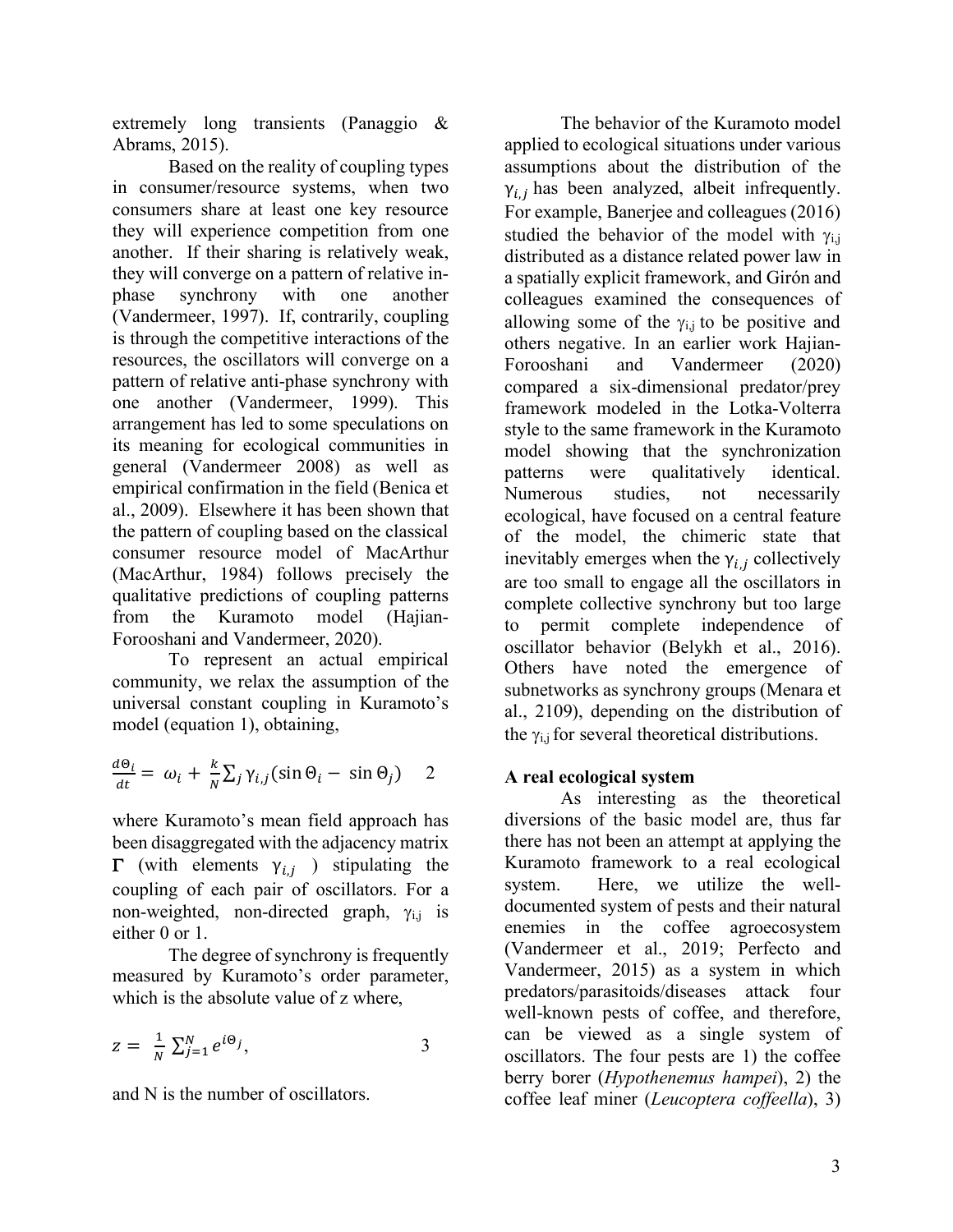the green coffee scale (*Coccus viridis*) and 4) the coffee leaf rust fungus (*Hamaelia vastatrix*). We ask, to what extent does the Kuramoto model provide insight into the community structure of this well-defined real community? Will the Kuramoto model reflect what we know about the system? Will it provide any insights regarding the structure of this community? We diagram the basic system in Figure 1. It is critical to note that this rendering, although it includes top predators and parasitoids (those that eat the consumers of the prey), is a simplified rendering, emphasizing the direct energy transfer interactions and ignoring the wellknown indirect higher-order interactions

(Vandermeer et al., 2019). Anticipated further studies will incorporate those more complex additions of reality.

Applying the model to this wellstudied system we seek to determine whether modules of synchronization appear and whether these modules reflect the reality of what we know about that real system. It is not claimed that the Kuramoto model will provide extra evidence that is not apparent from the fairly obvious structure of this simple community. Rather, we seek to 1) use the real system to interrogate the model, and 2) ask whether what we might conclude from the model concords with what we know about the real ecological system.



*Figure 1. Diagram of the study system. a. Each arrow represents a negative (closed circle) effect of a consumer (predator or parasitioid or disease) on one or more of the four pests, the berry borer (*Hypothenemus hampei*), the coffee leaf miner (*Leucoptera coffeella*), the scale insect (*Coccus viridis*) or the coffee leaf rust fungus (*Hamaelia vastatrix*), or on one of the consumers of those pests. The connections are thus oscillators and are numbered for reference in bold numbers (a total of 22 oscillators, with one, number 22, illustrated with a dashed line as it provides a key element to the overall network structure of the system (see text). b. Rendering of the network of oscillators and their particular couplings (numbers refer to the number of the oscillator in part a). Footnotes (small superscripts) for each of the organisms refer to:1. De la Mora et al, 2015; Gonthier et al., 2013;Morris and Perfecto, 2016. 2. Monagan et al., 2017. 3.Perfecto and Vandermeer, 2013; Gonthier et al., 2013. 4. Ennis and Philpott, 2017; Jiménez-Soto et al., 2013; 5. Philpott, 2010; Philpott et al., 2008; 2012. 6. De la Mora et al., 2015. 7. Marin et al., 2016. 8. Uno, 2007. 9. Jackson et al., 2012; 2012a; Vandermeer et al., 2009; 2014; 2017. 10.*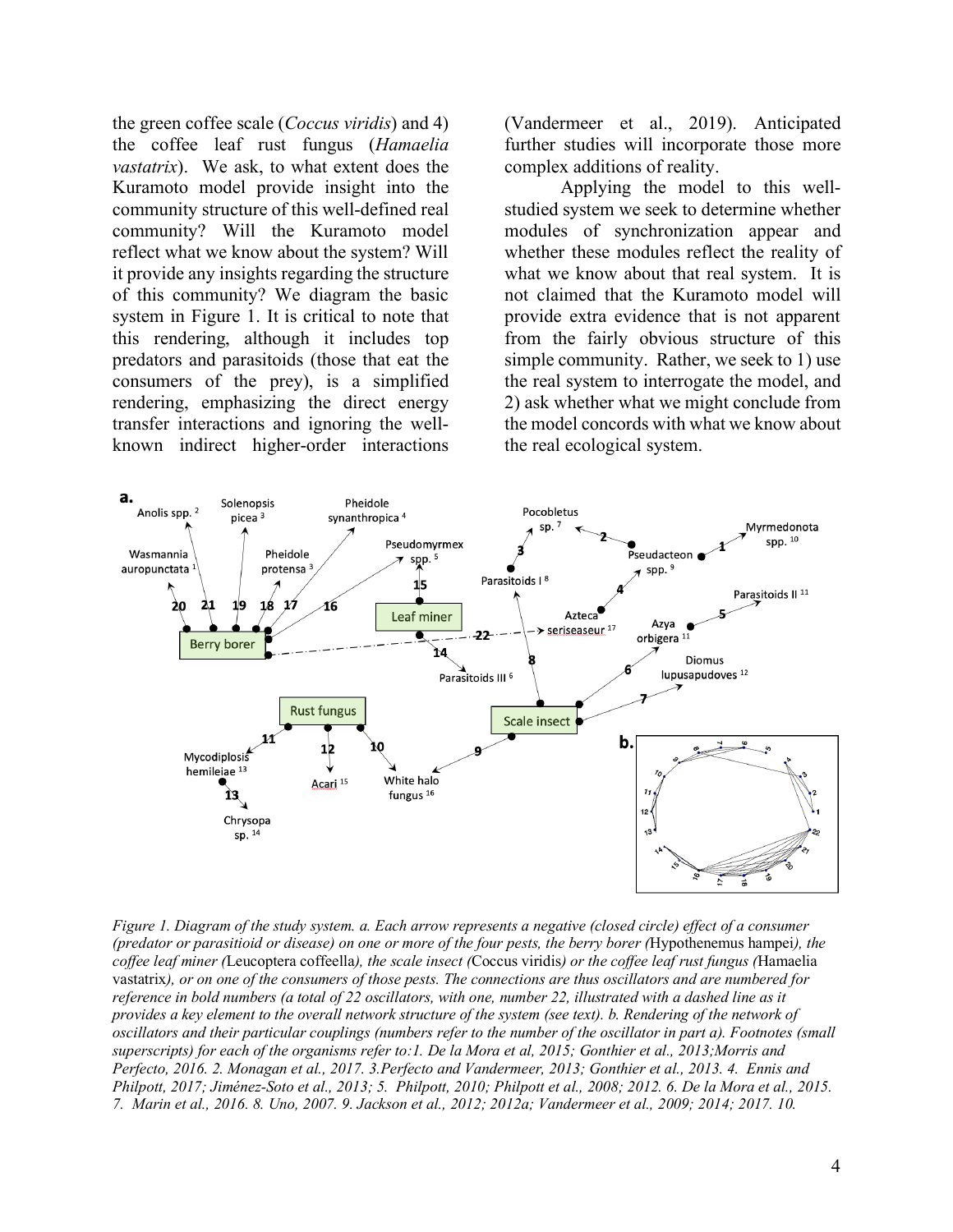*Mathis and Eldredge, 2014. 11. Liere and Philpott, 2010; Liere and Larson, 2010; Vandermeer and Perfecto, 2019. 12. Iverson et al., 2018. 13. Hajian-Forooshani, et al., 2016. 14. Crowe, 1963 15. Oliveira et al., 2014 16. Jackson,et al., 2012. 17. Vandermeer and Perfecto, 2006; Vandermeer et al., 2008; 2010; 2019.*

### **The Kuramoto model and synchrony groups**

The dynamics of coupled ecological oscillators is complicated and strongly dependent on the nature of the coupling (Vandermeer, 1993; 2004; Hajian-Forooshani and Vandermeer, 2000), with inphase synchrony resulting from predators sharing prey and anti-phase synchrony resulting from prey competing with one another. Empirical verification of these theoretical propositions is rare (e.g., Benincà et al., 2009). However, the network we seek to investigate (Figure. 1) emerges from the "pest" guild associated with the coffee agroecosystem and thus involves only predators consuming prey, and thus are expected, if coupling is weak enough, to produce nearly in-phase synchrony. More complicated networks that include competition at lower trophic levels would require, minimally, the expansion of equation 2 to include both positive and negative K (Girón et al., 2016). Here, all of the oscillators are predator/prey (in principle). Based on the simple idea that oscillators are coupled as long as one element is shared (two predators eating the same prey, two prey eaten by the same predator, or a trophic triplet [chain]) we established an adjacency matrix, which is reflected visually in the graph in the inlay of Figure 1. Using this matrix as  $\Gamma$ , we employed the extended Kuramoto model at various coupling strengths (with identical winding numbers  $= 0.01$ ), where every coupling of oscillators (Figure. 1) is at the same strength, K. The general result shows particular patterns of synchrony, occurring in groups of oscillators, what we call 'synchrony groups'. We judge two oscillators, i and j, to be in the same synchrony group if the difference in  $\Theta$  for the two oscillators  $\leq C$ , where the critical value of C is a parameter that may be tuned, and indicates membership in a group. For every pair of oscillators we computed,

$$
|c_{i,j}| = \sqrt{\left(\sin\Theta_i - \sin\Theta_j\right)^2 + \left(\cos\Theta_i - \cos\Theta_j\right)^2} \qquad 4
$$

to compare to C (for all simulations reported herein,  $C = 0.01$  radians). The "stability" of synchronous groups was determined by randomly initiating the model 20 times and recording the number of times (out of 20) that oscillators *i* and *j* fell into the same group. If two oscillators fell into the same group at least 19 of the 20 runs, they were judged to be in the same "persistent" synchronous group.

Calculating the order parameter over a range of values of the coupling coefficient, we obtain the usual rapid increase to full coupling (Figure. 2). Contrary to the classic Kuramoto model, we do not see the lower plateau at lower values of the coupling coefficient, nor a critical transition to full coupling, as occurs in the classic model. We attribute this to the complexity of the coupling of the system, as well as its small size (Townsend et al., 2020). With the coupling  $K=0$ , a relatively high value of the order parameter is obtained (approximately 0.4 as an average), so any approach to 1 is obscured by the small range (from  $\leq 0.1$  to 1.0), suggesting that the order parameter is not necessarily an efficient measure of synchronization with such a small number of oscillators.

Contrarily, when we extract only the oscillators associated with an ecologically significant subset of the oscillators, such as the coffee berry borer sub-community (oscillators 17-21, in Figure 1), we obtain a result that mirrors the classic results of the Kuramoto model (Figure 2b). This suggests that key, well-connected modules of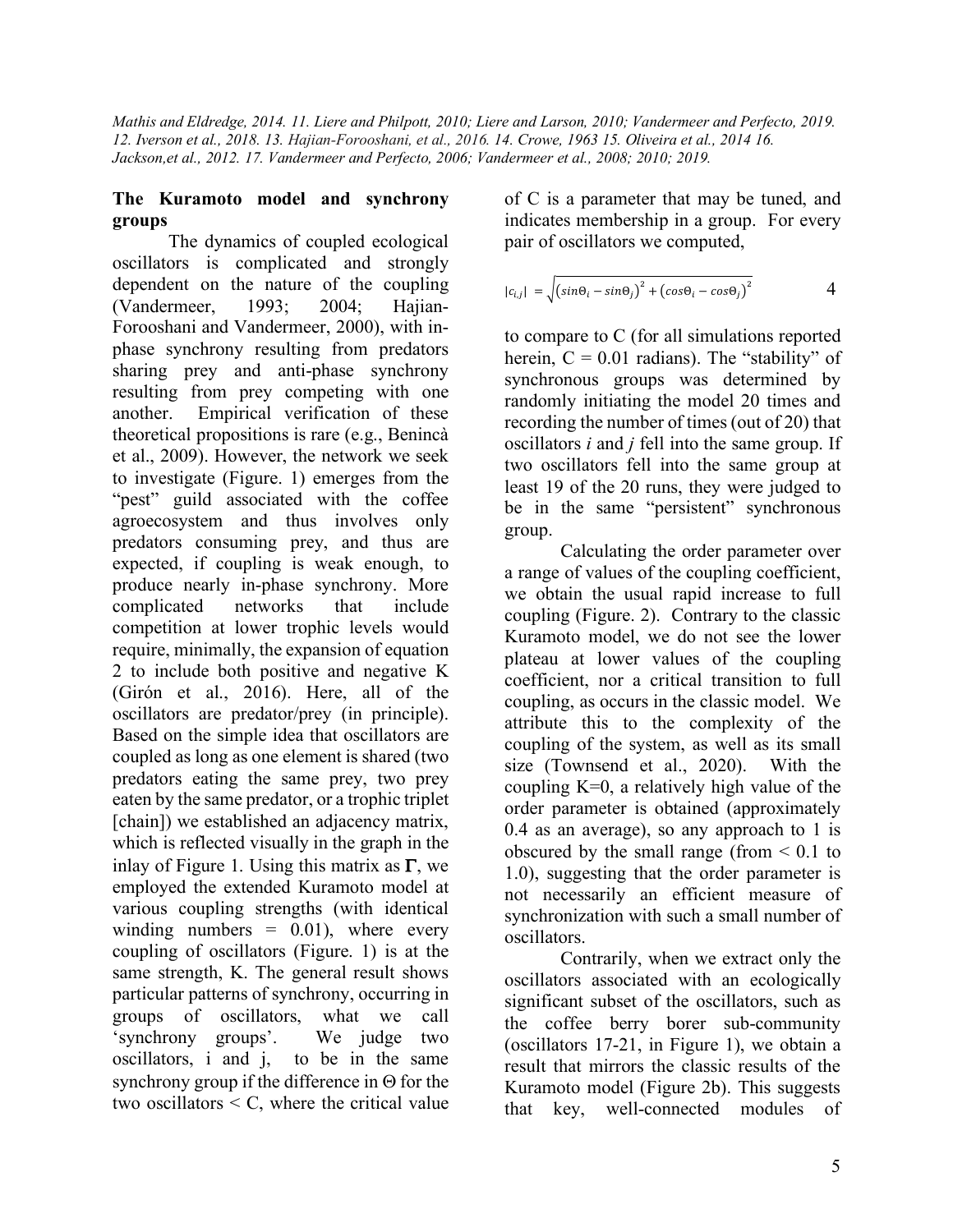interacting oscillators within our network behave qualitatively similarly to the classic Kuramoto model (Figure 2b), but this dynamic is obscured when considering the full network of oscillators (Figure 2a), as is typically done with uniformly global coupling. As with many real networks

(Barabasi 1999), most nodes in this community have few links, potentially increasing their ability to synchronize, and increasing the sum that is the real global order parameter. This result highlights the utility of the criterion  $|c_{i,j}| < C$ , from equation 4.



*Figure 2. Synchrony patterns as a function of coupling strength. a. The order parameter (equation 3) as a function of K. The values of K are scaled to the 22 oscillators in the system, which is to say the K in the graph is k/22 (from equation 2). Unusually high variance is due to the small number of oscillators and specific clustered coupling pattern. b. The coffee berry borer group only (oscillators 17-21) calculating how many of the 5 are in synchrony based on the critical angular difference* ( $c_{i,j}$ ) of 0.01. Note the typical failure to synchronize at low levels, not *captured by the traditional order parameter due to the small number of oscillators. Dashed curve connects the means at each coupling coefficient.*

The amount of scatter in the order parameter before full synchronization reflects a complicated approach to that synchrony, based on the sequential synchronization of independent synchrony groups. In Figure 3 we illustrate the approach to complete synchronization for one exemplary run. The structure of the synchrony graph is based on  $C = 0.01$ , and we see a clear division of oscillators in three distinct sets in Figure 3a. It is notable that oscillator 3 does not synchronize with any of the three groups. To fully understand the significance of the graph, it is convenient to follow the trajectories of all the oscillators

over time as in figure 3b. It is evident that all the oscillators eventually synchronize as they converge to a common oscillatory angle θ. Yet the pattern of synchronization is not a uniform coming together of all the oscillators. It is clear that synchrony groups form rapidly (about  $t=5$ ) and subsequently the groups themselves synchronize, perhaps most clearly seen in the three diagrams in the complex plane (Figure. 3c) placed at approximately the same position as the time series of the angles representing the oscillators. Thus, the organization of synchrony groups is clearly a transient phenomenon, suggesting the time to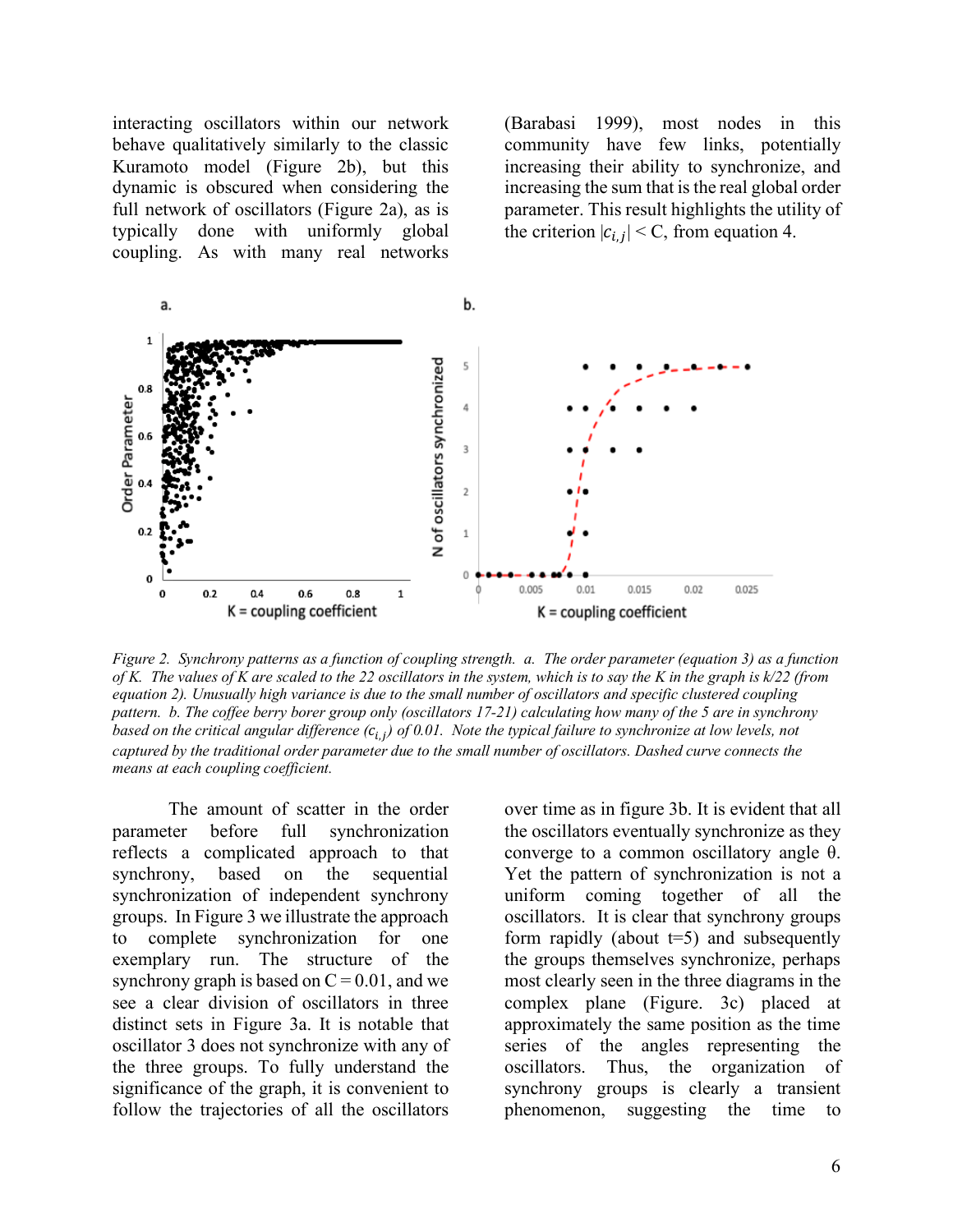synchrony as a potentially important characteristic of the synchrony group itself.



*Figure 3. Approach to synchrony groups and eventually to full synchronization for a single example. a. the graph of the synchrony groups obtained at time = 20 (connected nodes are in the same synchrony group). b. time series of*  $\Theta$ *for all 22 oscillators, indicating which oscillator synchrony groups are formed. c. All 22 oscillators in the complex plane at three different points in the time series. In a and c, small red arrows point to oscillator number 3.*

In Figure 4 we illustrate the basic pattern of development of the stable synchrony groups as the coupling coefficient (K) is increased. Note that the coffee berry borer group, narrowly construed (i.e., oscillators  $17 - 21$ ) begins synchronizing at a very low value of K. Observations of the process reveal that any two of the five oscillators can synchronize first at  $K \sim 0.010$ , while any three of the five at  $K \sim 0.014$ , and any four of the five at  $K \sim 0.015$ . These small synchrony groups are not "stable" at these low coupling coefficients and likely reflect the random positioning of the oscillators at the beginning of a simulation. Similar observations are evident for the coffee leaf rust group (oscillators  $10 - 13$ ). It is clear, however, from Figure 4, that once a synchrony group is formed, it is invariant relative to further increases in K, with the further addition of other oscillators as K increases.

For  $K \sim 0.6$ , four distinct synchrony groups are stable. It is also notable that the makeup of the groups corresponds quite well to the general nature of the network with the four groups corresponding to the biological control system of each of the pests, another group associated with the phorid parasitoid, forms at a higher coupling coefficient. As coupling reaches approximately the level of 0.7, the coffee berry borer group merges with the leaf miner group, and the scale insect group merges with the coffee leaf rust fungus group at approximately  $K = 0.9$ . Oscillator 3, the predation of a spider on the small parasitoids, synchronizes only at the point that all oscillators are in synchrony.

It is also worth noting that over specific ranges of coupling, there are some oscillators that act something like oscillator 3, for a range of coupling values. For example, in the range  $K= 0.1 - 0.4$ , while there are two synchrony groups in which seven of the 22 oscillators are involved, while the remaining oscillators fail to synchronize either with one of these groups or among themselves. Such isolated oscillators are sometimes referred to as chimeric elements in the overall structural framework. Thus,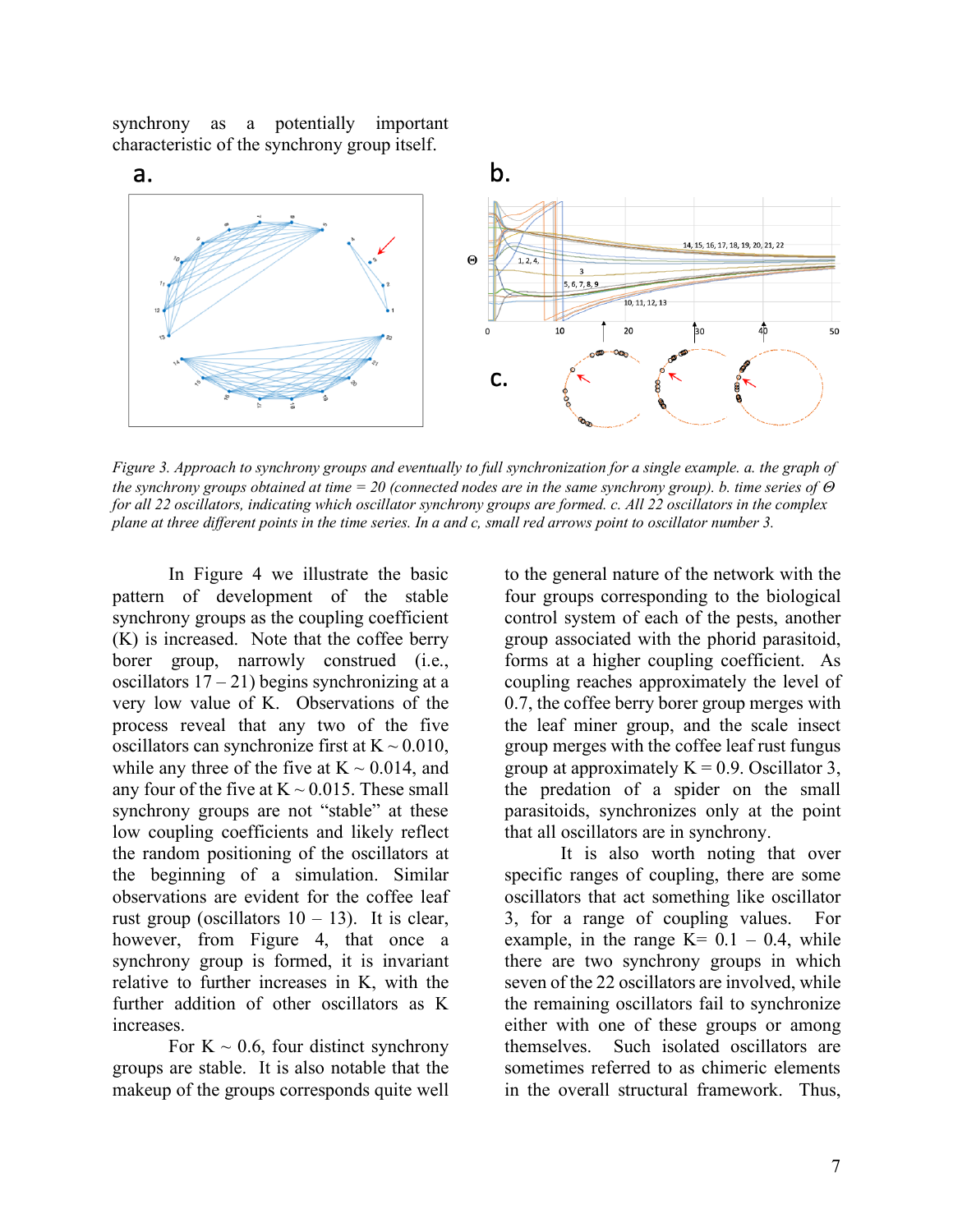when  $K = 0.6$ , for example, we could describe chimeric elements, at  $K = 0.7$  we have three synchrony groups plus four chimeric elements, and at  $K = 0.8$  we have four



*Figure 4. Development of synchrony groups as a function of the coupling coefficient. The horizontal lines at various values of K show the onset of new synchrony groups, where oscillators share a rectangle when they form a synchrony group. The horizontal line at*  $K = 1.0$  *indicates the entire system is synchronized.* 

Thus, comparison of the model with this realworld ecological network reveals a complex set of patterns within the synchrony group range. Of particular interest is the fact that the larger synchrony groups are not necessarily predictable from a qualitative interpretation of the elementary network structure (Figure 1). For instance, oscillator 3 is coupled with both oscillator 8 and oscillator 2, and those two oscillators are in different large synchrony groups (i.e., when K is high), explaining why oscillator 3 only joins in synchrony when the large group synchronizes, since even at very high coupling strengths it apparently remains chimeric. Furthermore, the coupling of 8 with 3 connects what would otherwise be completely independent networks  $(1-4, 14-$ 22} and  $\{5-13\}$  – see inset in Figure 1). Thus, if oscillator 3 were eliminated from the system, the complete synchronization of the entire ensemble would not occur at all, even though that very oscillator is extremely resistant to synchronizing with other oscillators, because of its coupling to elements in the two major independent large synchrony groups.

An alternative look at the basic graph (Figure 1, inset) reveals another obvious division of the graph into independent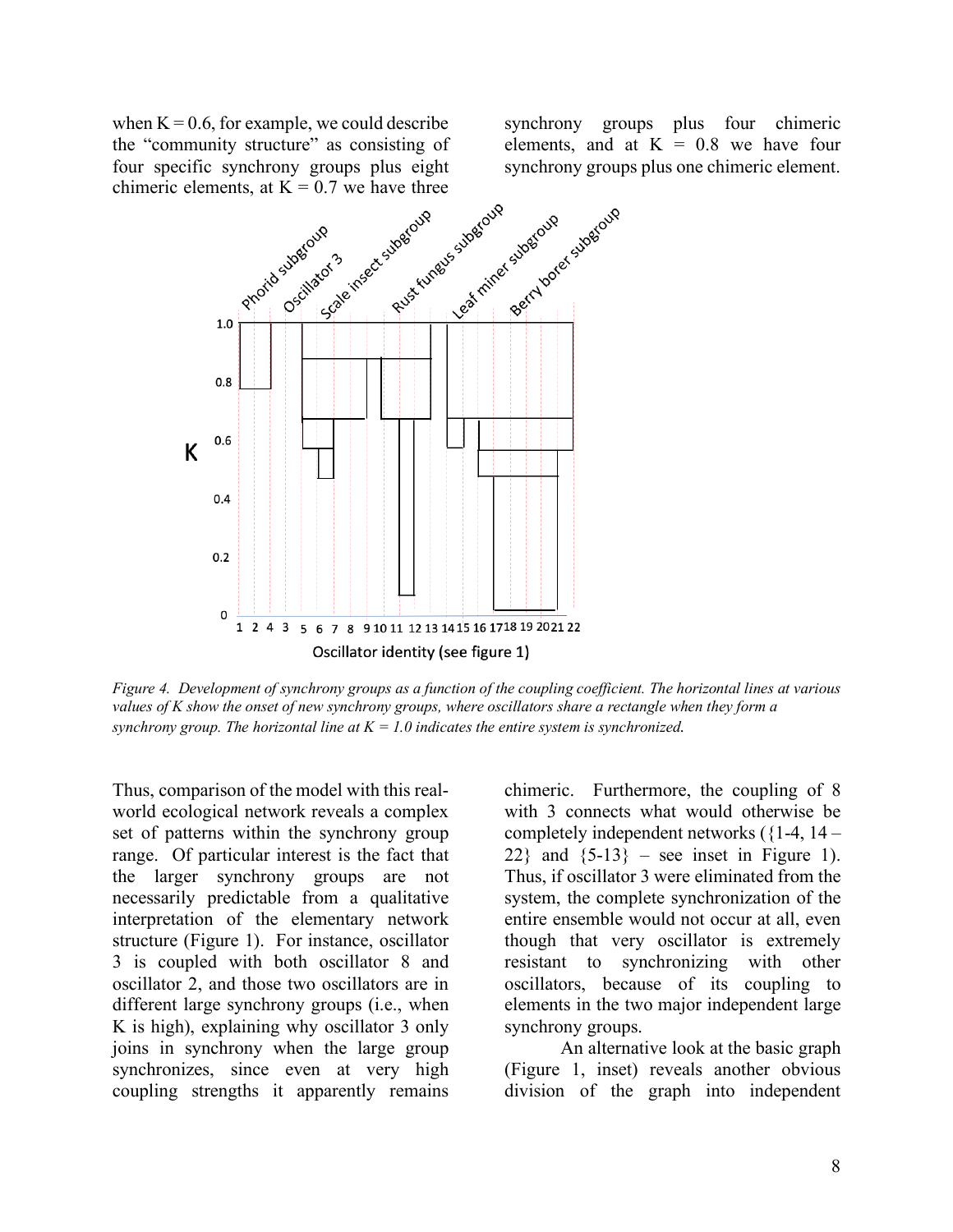subgraphs with the elimination of oscillator 22 (leaving the two completely separate groups 1-13 and 14-21). This is an interesting point of departure for examining the consequence of different weightings of the coupling coefficient, since this particular connection is indeed a bit special in the real system. Oscillator 22 involves the keystone ant species *Azteca seriaceasur* and its consumption of the coffee berry borer. There is some debate among experts (see for example the alternative interpretations of Vandermeer et al., 1997 versus Jiménez-Soto et al., 2013) as to how much energy transfer occurs in this interaction. Furthermore, there are dramatic trait-mediated indirect effects involved (Hsieh et al., 2012, Liere and Larson, Liere and Perfecto 2008) which ultimately must translate into at least weak coupling of 22 with all the other oscillators associated with the coffee berry borer. Consequently, we did a series of simulations setting the subset of coupling coefficients involving oscillator 22 to 10% less than all the other couplings. The results of this were that, on the one hand, the basic smaller synchrony groups emerged similarly as to when all coefficients were constant, suggesting that it is the structure of the network that mainly drives the overall community dynamics and structure, in the case with these adjustments to K. On the other hand, subtleties did emerge. For example, in our original analysis, oscillator 3 (an orb weaving spider, *Pocobletus* sp., a *Linephidae* catching parasitoids in its web) failed to synchronize with any group unless the coupling became very strong (Figure 4). Yet, after we lowered oscillator 22 couplings, it merged with one of the two major groups (1 - 13) at the relatively low general coupling of  $K = 0.5$ . Based on the real network structure (Figure 1), we infer that when oscillator 22 is tightly coupled with its associated pairs, oscillator 3 is pulled in both major synchrony group directions, first because of its "indirect" coupling with oscillator 22 (through the couplings with oscillators 2 and 4) pulling it in the direction of group  $14 - 21$  simultaneously with its coupling with oscillator 8, also pulling it in the direction of group 1-13. As the system becomes completely coupled, the major transition that previously occurred from four large synchrony groups to two (and eventually to complete synchrony) changes dramatically to include entirely different members when the coupling coefficient of oscillator 22 is small (Figure 5), again consistent with evidence of the importance of this ant-beetle interaction for the whole community and agro-ecosystem.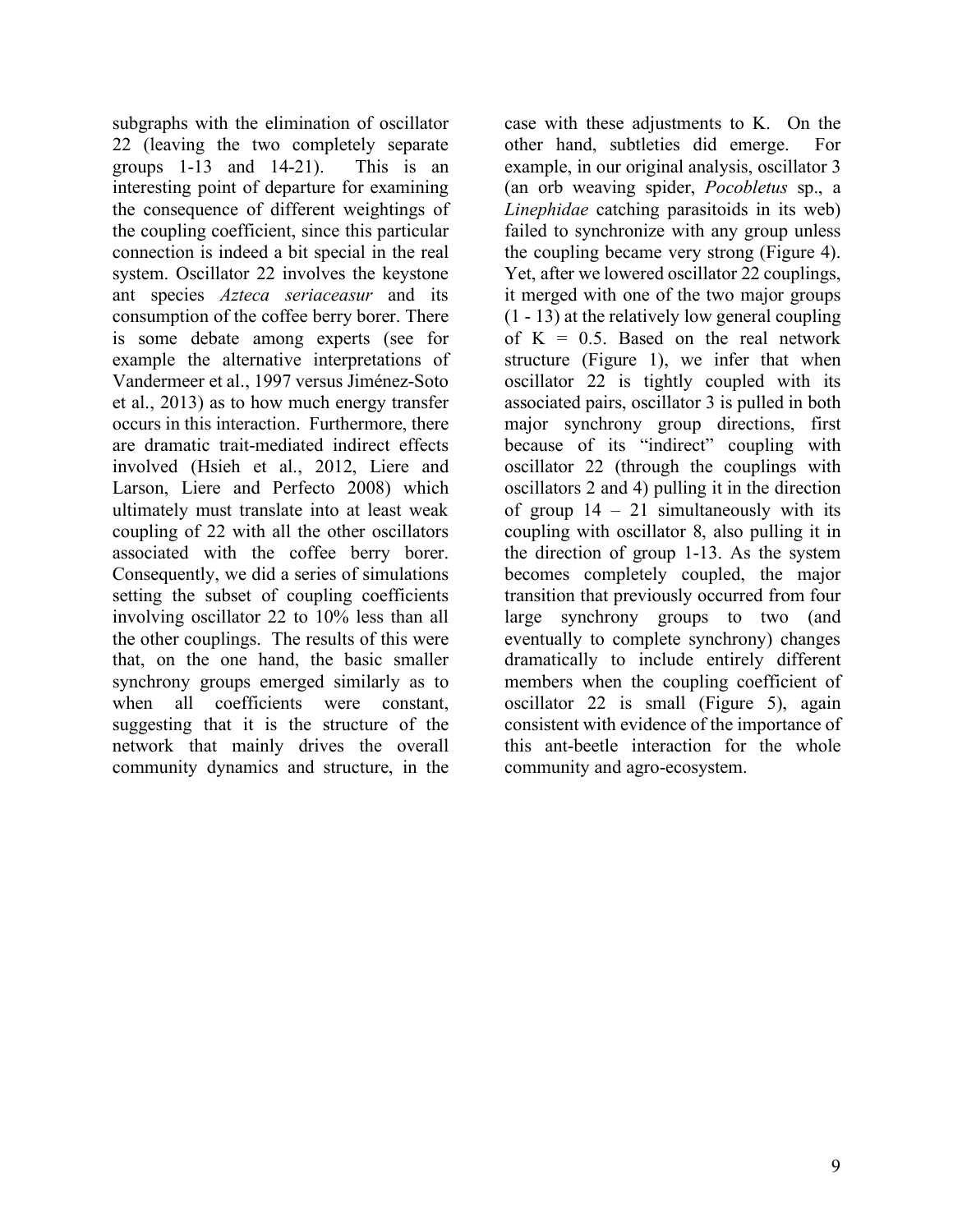

*Figure 5. Last two synchrony groups before complete coupling of the whole system, depending on whether the coupling of oscillator 22 to the system is weak or strong. a. the four synchrony groups before merging into a total of two groups. b. before final synchronization of all oscillators, with strong coupling with oscillator 22. c. before final synchronization of all oscillators, with weak coupling with oscillator 22. Note that, metaphorically, when oscillator 22 is weak, the joint coupling of oscillators 8 and 9 combine to create the mega group of the coffee leaf rust and scale groups with the phorid group, but when oscillator 22 is strong (equal coupling as the other oscillators), it dominates the tendency of either oscillators 8 or 9.*

#### **Discussion**

Reflecting on the prescient ideas of Platt and Denmann, we suggest that joining their perspective with the powerfully elegant model of Kuramoto (1975) provides a new window through which ecological communities and ecosystems might be examined both theoretically and empirically. Here we study this framework as applied to a real-world example of four pest species and their biological control elements, all of which are conceptualized as oscillators and coupled together in specific ways according to published studies. We argue that this mode of analysis generates new ways of looking at ecosystems. In particular, rather than a focus on species population densities (or biomasses) and attendant features such as

diversity and traditional stability, it might be useful to analyze the system based on synchronization groups and patterns of synchronization. Such a suggestion depends on an initial assumption that the ecosystem is itself relatively permanent, which is to say the traditional questions of stability (Lyapunov or more generally) are not involved. Rather we look, theoretically, at patterns of approach to synchrony and the synchrony groups that emerge, and empirically, at spatial and temporal correlations predicted by the Kuramoto model (i.e., elements co-occurring in a synchrony group would likely be correlated empirically). Somewhat similar to the change in scale of description of groups of populations into meta-populations (Levins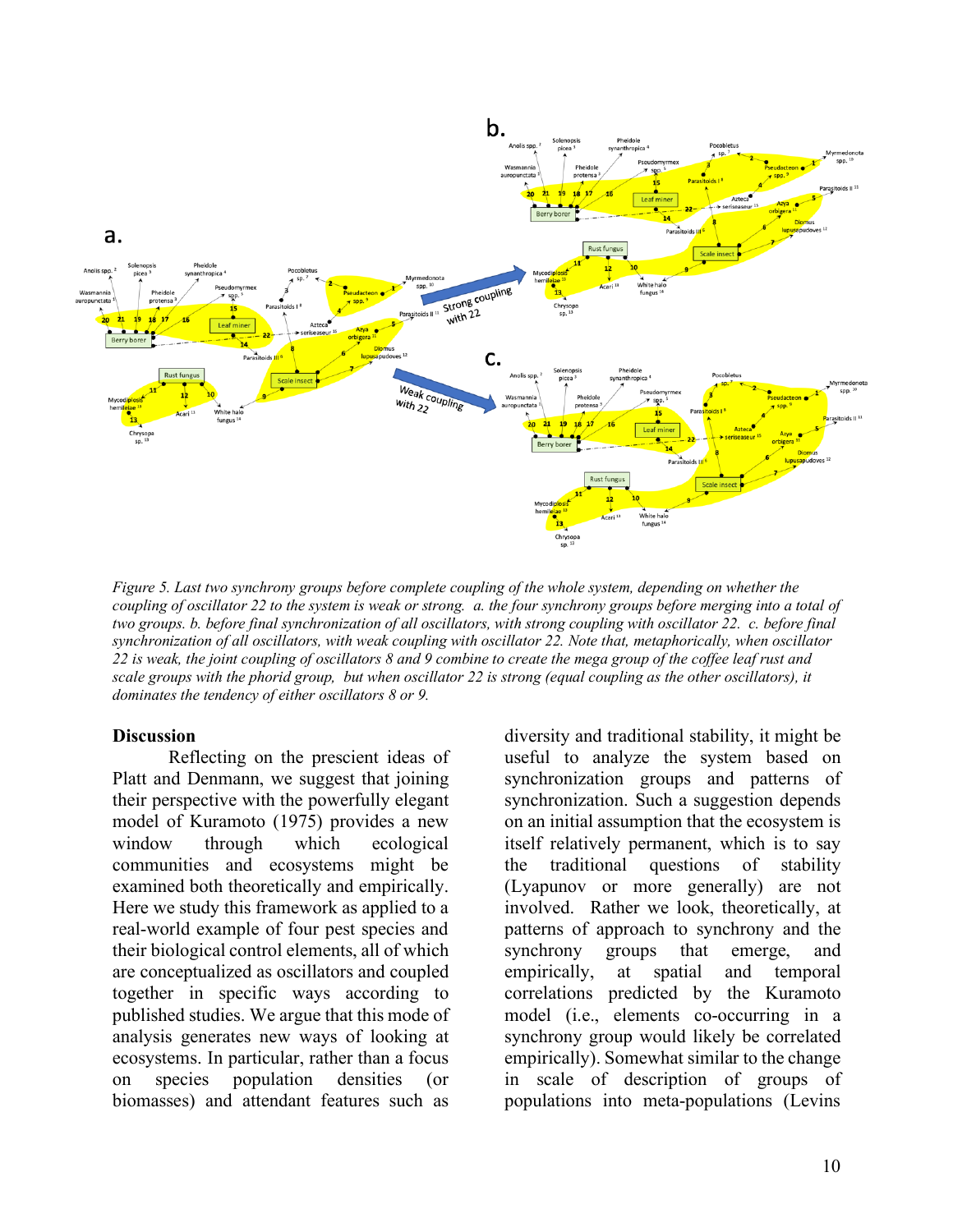1969), the attraction of our approach is that it permits prediction of coarser scale synchrony patterns to be expected based on nothing more than a qualitative understanding of consumption patterns. Indeed, in the particular example we analyzed herein, if the system presented in Figure 1 had been subjected to the 22 differential equations describing each species, and the minimal of two parameters associated with each of them, empirical parameter estimations would be unwieldy and, in our practical experience probably pointless since the values of those parameters clearly change over time and differ enormously from place to place. Yet, the existence of each of the oscillators is a clear reality, and the fact that they are very often dynamically coupled can hardly be questioned. In essence, the parameters of the system come directly from a knowledge of its natural history.

An issue that has attracted a great deal of attention in the literature surrounding the Kuramoto model is perhaps relevant to ecosystems as well, chimeric elements (Townsend et al., 2020; Strogatz, 2000; Abrams and Strogatz, 2004; Lee and Cho, 2019). The result herein that increasing coupling strength of the oscillators in the model may, under at least some circumstances, produce one or more synchrony groups, but also some individual oscillators that "refuse" to synchronize with any group at all. We refer to those as chimeric elements. In the most extreme case, a large number of identical oscillators synchronize at some critical coupling strength, but other oscillators, identical in every way, do not synchronize and continue wandering in state space, apparently in perpetuity. The idea of chimeric elements is similar in spirit to chaos in that it appears to emerge almost magically under some circumstances, and in physical systems also seems to have some empirical support (Tinsley et al., 2012; Kapitaniak et al., 2014). Mathematically there is some

question about the reality of chimeric elements, although in practice extremely long transients are quite relevant in practical applications.

Given the extensive literature suggesting that chimeric elements, even if just long transients, exist in a wide variety of physical systems, we might also expect them to occur in ecological situations. If this be the case we can summarize further a vision of community structure as the structure of synchrony groups plus associated chimeric elements. So, for example, the synchrony groups that emerge in the present example are clearly associated with particular pest species, which is not surprising. The parallel question of how they relate to the natural history of the empirical system stems partly from "competition" from distinct synchrony groups. Thus, oscillator 3 in the present system, by bridging the gap between the two main synchrony groups (at relatively high values of K) is pulled in both directions and, at best, stabilizes in a position between them, but never moves toward one or another.

Yet the idea of a chimeric element perhaps recalls a basic idea in community ecology. It is easy to postulate other, perhaps more complicated, ecosystems, or perhaps with additional complications to the basic Kuramoto framing, as having chimeric elements in addition to synchrony groups. For example, the idea of fugitive species (Dayton, 1975; Horn and MacArthur, 1972), a common referent in early literature, fits this idea perfectly, in that we could imagine the normal semi-stable or permanent community, structured along the lines of synchrony groups, but the fugitive species coming and going, apparently without fitting into the basic community structure of the permanent resident species. In this sense the idea of a chimeric element parallels the well-known ecological idea of a fugitive species.

Our general results may be summarized as follows: First, as strength of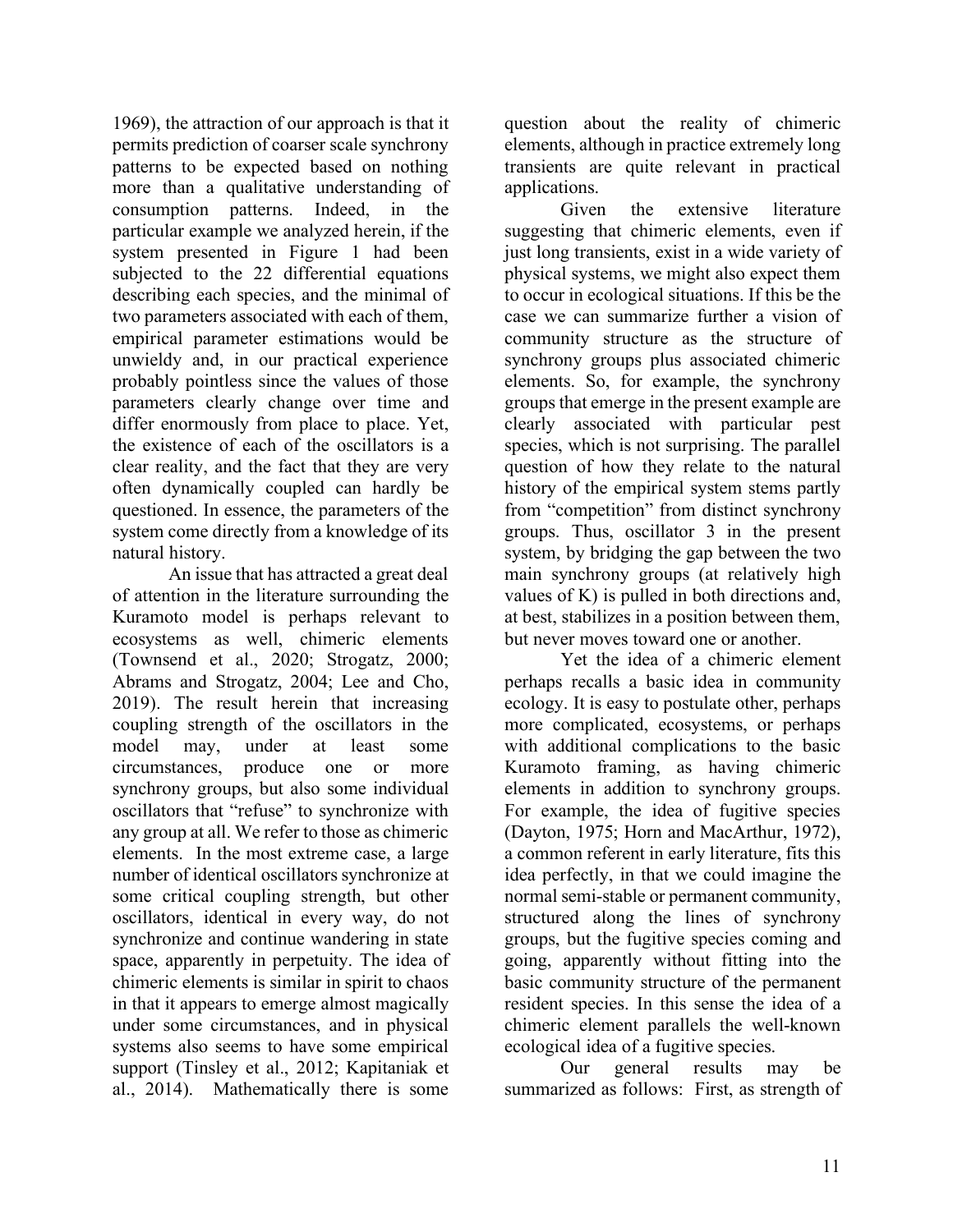oscillator couplings increases, synchrony groups tend to form, each one of which is associated with a particular pest species. Second, these groups tend to merge, ultimately forming three major groups, 1) the coffee berry borer/miner group, 2) the coffee leaf rust/scale insect group, and 3) the phorid group (Figures 3,4), all mirroring ecological structures within the system. Third, relaxing the assumption of perfectly uniform couplings, allowing the *A. seriaceasur*/CBB oscillator (number 22) to be only a tenth of the others (based on our knowledge of the system), provokes changes, the main one of which is that the phorid group synchronizes with the coffee leaf rust/scale group rather than the coffee berry borer/miner subgroup as it did previously. We conclude that the general pattern of synchrony group formation is a consequence of the structure of the network, but that particulars of synchrony group formations may vary depending on heterogeneity of oscillator coupling strengths. All of the synchrony group results that emerge from the Kuramoto model make perfectly consistent sense with what we know of the system in the field, an encouraging result.

It must be noted that this real world system itself is represented in a simplified fashion, as we know from the large amount of empirical work that has already been published (see references in caption to figure 1). Most important are the trait-mediated indirect interactions (or higher order interactions) associated, for example, with oscillator 22, which are known to be important empirically (Jimenez-Soto et. al. 2013), and, given the analysis here, are likely to be important in the further detailed study of synchrony groups of the system (Liere and Larson 2010; Liere and Perfecto, 2014). Incorporating such complexities is a challenge for the future.

Nevertheless, even with this simplified version of the real system, certain patterns suggest qualitative predictions. For example, the set of oscillators associated with the scale insect  $(5 - 8)$ , is almost always a synchrony group, suggesting that spatial and temporal correlations among the members of that group should be observable in nature. Such a prediction is, in our practical experience in the field, certainly true, (Vandermeer and Perfecto, 2019; Iverson et al., 2018). Furthermore, our model of the system also provides new predictions about the spatiotemporal correlations that may be apparent given the modification of the underlying coupling of components of the system. This may be realized in the empirical agroecosystem through several avenues such as coupling strengths being modified due to seasonal factors or under different regimes of management of the agroecosystem.

The present study is in the spirit of many other network studies in framing the question "what can I say about the system knowing nothing more than which nodes are connected". Since the nodes we propose here are not species or populations but, rather, oscillators, and our focus is not stability or permanence but rather synchrony, perhaps some unique insights emerge. Connecting this theoretical program with empirical work provides, perhaps, more insight than a direct application of a dynamic model (e.g., a system of ODEs) to the system. The pattern of oscillator couplings (which oscillators are coupled with which), determination of which is a rather easy empirical exercise, suggests questions about qualitative patterns of cooccurrence in the field (which elements are expected to be correlated in their spatial and/or temporal occurrence) which would be subject to empirical verification.

**Acknowledgements**: This work was supported by NSF grant number DEB: 1853261.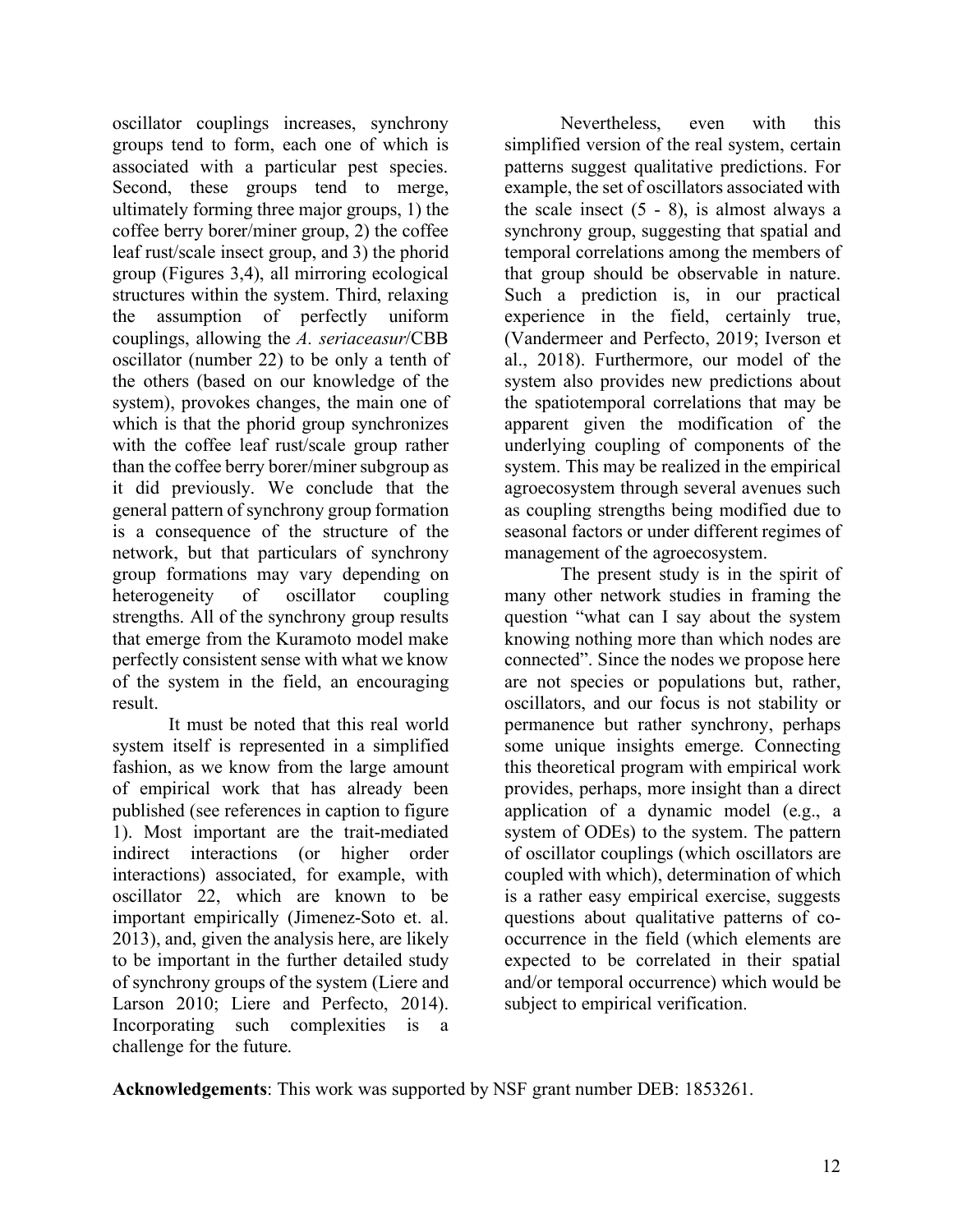#### **Literature Cited**

- Abrams, D.M. and Strogatz, S.H., 2004. Chimera states for coupled oscillators. *Physical review letters*, *93*(17), p.174102.
- Armbrecht, I., & Gallego, M. C. (2007). Testing ant predation on the coffee berry borer in shaded and sun coffee plantations in Colombia. *Entomologia Experimentalis et Applicata*, *124*(3), 261-267
- Avelino, J., Cristancho, M., Georgiou, S., Imbach, P., Aguilar, L., Bornemann, G., Läderach, P., Anzueto, F., Hruska, A. J., and Morales, C. (2015). The coffee rust crises in Colombia and Central America (2008–2013): impacts, plausible causes and proposed solutions. *Food Security* 7, no. 2 (2015): 303-321
- Banerjee, T., Dutta, P.S. and Gupta, A., 2015. Mean-field dispersion-induced spatial synchrony, oscillation and amplitude death, and temporal stability in an ecological model. *Physical Review E*, *91*(5), p.052919.
- Banerjee, T., Dutta, P.S., Zakharova, A. and Schöll, E., 2016. Chimera patterns induced by distance-dependent power-law coupling in ecological networks. *Physical Review E*, *94*(3), p.032206.
- Belykh, I.V., Brister, B.N. and Belykh, V.N., 2016. Bistability of patterns of synchrony in Kuramoto oscillators with inertia. *Chaos: An Interdisciplinary Journal of Nonlinear Science*, *26*(9), p.094822.
- Benincà, E., Jöhnk, K.D., Heerkloss, R. and Huisman, J., 2009. Coupled predator–prey oscillations in a chaotic food web. *Ecology letters*, *12*(12), pp.1367-1378.
- Blasius, B. and Stone, L., 2000. Chaos and phase synchronization in ecological systems. *International Journal of Bifurcation and Chaos*, *10*(10), pp.2361-2380.
- Blasius, B., Huppert, A. and Stone, L., 1999. Complex dynamics and phase synchronization in spatially extended ecological systems. *Nature*, *399*(6734), pp.354-359.
- Crowe, T. J. 1963. Possible insect vectors of the uredospores of *Hemileia vastatrix* in Kenya. Trans. Br. Mycol. Soc. 46:24-26.
- Dayton, P.K., 1975. Experimental evaluation of ecological dominance in a rocky intertidal algal community. *Ecological monographs*, *45*(2), pp.137-159.
- De la Mora, A., García-Ballinas, J. A., & Philpott, S. M. (2015). Local, landscape, and diversity drivers of predation services provided by ants in a coffee landscape in Chiapas, Mexico. *Agriculture, Ecosystems & Environment*, *201*, 83-91.
- Earn, D.J., Rohani, P. and Grenfell, B.T., 1998. Persistence, chaos and synchrony in ecology and epidemiology. *Proceedings of the Royal Society of London. Series B: Biological Sciences*, *265*(1390), pp.7-10.
- Ennis, K. K., & Philpott, S. M. (2017). Strong influences of a dominant, ground-nesting ant on recruitment, and establishment of ant colonies and communities. *Biotropica*, *49*(4), 521- 530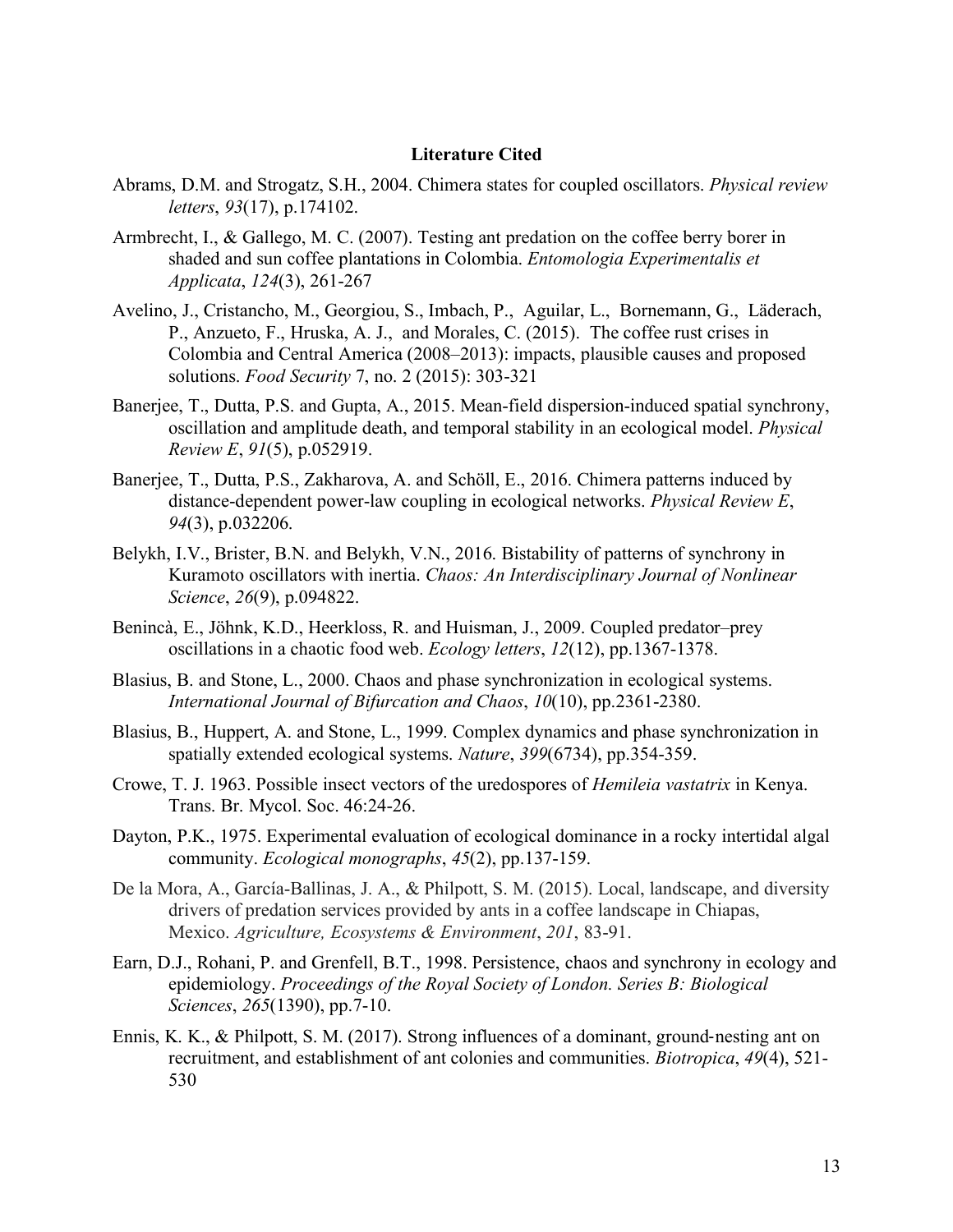- Girón, A., Saiz, H., Bacelar, F.S., Andrade, R.F. and Gómez-Gardeñes, J., 2016. Synchronization unveils the organization of ecological networks with positive and negative interactions. *Chaos: An Interdisciplinary Journal of Nonlinear Science*, *26*(6), p.065302.
- Goldwyn, E.E. and Hastings, A., 2009. Small heterogeneity has large effects on synchronization of ecological oscillators. *Bulletin of mathematical biology*, *71*(1), pp.130-144.
- Gonthier, D. J., Ennis, K. K., Philpott, S. M., Vandermeer, J., & Perfecto, I. (2013). Ants defend coffee from berry borer colonization. *BioControl*, *58*(6), 815-820
- Hajian-Forooshani, Z,, I. S. Rivera Salinas, E. Jiménez-Soto, Ivette Perfecto, and J. Vandermeer. 2016. Impact of regionally distinct agroecosystem communities on the potential for autonomous control of the coffee leaf rust. Environmental Entomology, 2016:1-6. doi:10.1093/ee/nvw125 .
- Hajian-Forooshani, Z. and J. Vandermeer. 2020. Viewing communities as coupled oscillators: elementary forms from Lotka and Volterra to Kuramoto. bioRxiv 2020.05.26.112227; doi: https://doi.org/10.1101/2020.05.26.112227
- Hastings, A., 1993. Complex interactions between dispersal and dynamics: lessons from coupled logistic equations. *Ecology*, *74*(5), pp.1362-1372.
- Hastings, A., 2001. Transient dynamics and persistence of ecological systems. *Ecology Letters*, *4*(3), pp.215-220.
- Hastings, A., 2004. Transients: the key to long-term ecological understanding?. *Trends in Ecology & Evolution*, *19*(1), pp.39-45.
- Hastings, A., 2010. Timescales, dynamics, and ecological understanding. *Ecology*, *91*(12), pp.3471-3480.
- Hastings, A. and Powell, T., 1991. Chaos in a three-species food chain. *Ecology*, *72*(3), pp.896- 903.
- Holland, M.D. and Hastings, A., 2008. Strong effect of dispersal network structure on ecological dynamics. *Nature*, *456*(7223), pp.792-794.
- Horn, H.S. and MacArthur, R.H., 1972. Competition among fugitive species in a harlequin environment. *Ecology*, *53*(4), pp.749-752.
- Hsieh, H. Y., & Perfecto, I. (2012). Trait-mediated indirect effects of phorid flies on ants. *Psyche: A Journal of Entomology*, *2012*
- Hsieh, H. Y., Liere, H., Soto, E. J., & Perfecto, I. (2012). Cascading trait-mediated interactions induced by ant pheromones. *Ecology and evolution*, *2*(9), 2181-2191
- Iverson, Aaron, Doug Jackson, Robyn Burnham, Ivette Perfecto, Natalia Vandenberg, and John Vandermeer. 2018. Species complementarity in two myrmecophilous lady beetle species in a coffee agroecosystem: implications for biological control. *BioControl*: 1-12.
- Jackson, D. W., Zemenick, K., & Huerta, G. (2012a). Occurrence in the soil and dispersal of Lecanicillium lecanii, a fungal pathogen of the green coffee scale (Coccus viridis) and coffee rust (Hemileia vastatrix). *Tropical and Subtropical Agroecosystems*, *15*(2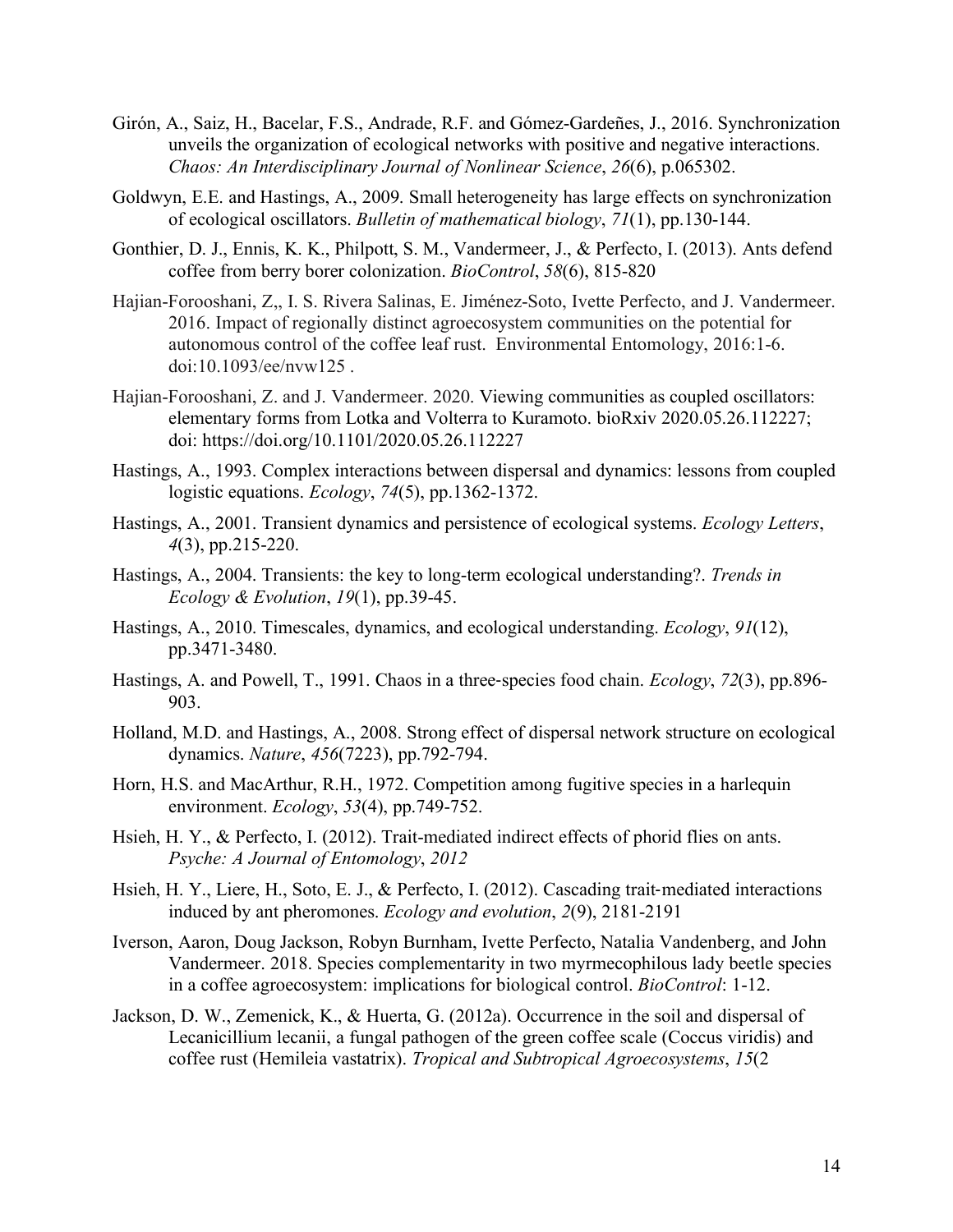- Jackson, D., J. Skillman, and J. Vandermeer. 2012. Indirect biological control of the coffee leaf rust, *Hemileia vastratrix*, by the entomogenous fungus *Lecanicillium lecanii* in a complex coffee agroecosystem. Biological Control, 61:89-97
- Jaros, P., Maistrenko, Y. and Kapitaniak, T., 2015. Chimera states on the route from coherence to rotating waves. *Physical Review E*, *91*(2), p.022907.
- Jha, S., D. Allen, H. Liere, I. Perfecto, and J. Vandermeer. 2012. Mutualisms and population regulation: mechanism matters. PLOS One, 7(8): e43510.doi:10.1371/journal.pone.0043510.
- Jiménez-Soto, E., Cruz-Rodríguez, J., Vandermeer, J., & Perfecto, I. (2013). Hypothenemus hampei (Coleoptera: Curculionidae) and its interactions with Azteca instabilis and Pheidole synanthropica (Hymenoptera: Formicidae) in a shade coffee agroecosystem. *Environmental entomology*, *42*(5), 915-924.
- Kapitaniak, T., Kuzma, P., Wojewoda, J., Czolczynski, K. and Maistrenko, Y., 2014. Imperfect chimera states for coupled pendula. *Scientific reports*, *4*, p.6379.
- Kuramoto, Y., 1975. Self-entrainment of a population of coupled non-linear oscillators. In *International symposium on mathematical problems in theoretical physics* (pp. 420-422). Springer, Berlin, Heidelberg.
- Larsen, A., & Philpott, S. M. (2010). Twig-nesting ants: the hidden predators of the coffee berry borer in Chiapas, Mexico. *Biotropica*, *42*(3), 342-347.
- Lee, S. and Cho, Y.S., 2019. Stable chimeras of non-locally coupled Kuramoto-Sakaguchi oscillators in a finite array. *arXiv preprint arXiv:1911.12492*.
- Liere, H., & Larsen, A. (2010). Cascading trait-mediation: disruption of a trait-mediated mutualism by parasite-induced behavioral modification. *Oikos*, *119*(9), 1394-1400
- Liere, H., & Perfecto, I. (2014). Cheating on a mutualism: indirect benefits of ant attendance to a coccidophagous coccinellid. *Environmental Entomology*, *37*(1), 143-149.
- Liere, H., I. Perfecto, and J. Vandermeer. 2014. Stage-dependent responses to emergent habitat heterogeneity: consequences for a predatory insect population in a coffee agroecosystem. Ecology and Evolution. DOI: 10.1002/ece3.1161.
- MacArthur, R.H., 1984. *Geographical ecology: patterns in the distribution of species*. Princeton University Press.
- Marín, L., Philpott, S.M., De la Mora, A., Núñez, G.I., Tryban, S. and Perfecto, I., 2016. Response of ground spiders to local and landscape factors in a Mexican coffee landscape. *Agriculture, Ecosystems & Environment*, *222*, pp.80-92.
- Mathis, K. A., & Philpott, S. M. (2012). Current understanding and future prospects of host selection, acceptance, discrimination, and regulation of phorid fly parasitoids that attack ants. *Psyche: A Journal of Entomology*, *2012.*
- Mathis, K. A., & Tsutsui, N. D. (2016). Cuticular hydrocarbon cues are used for host acceptance by Pseudacteon spp. phorid flies that attack Azteca sericeasur ants. *Journal of chemical ecology*, *42*(4), 286-293.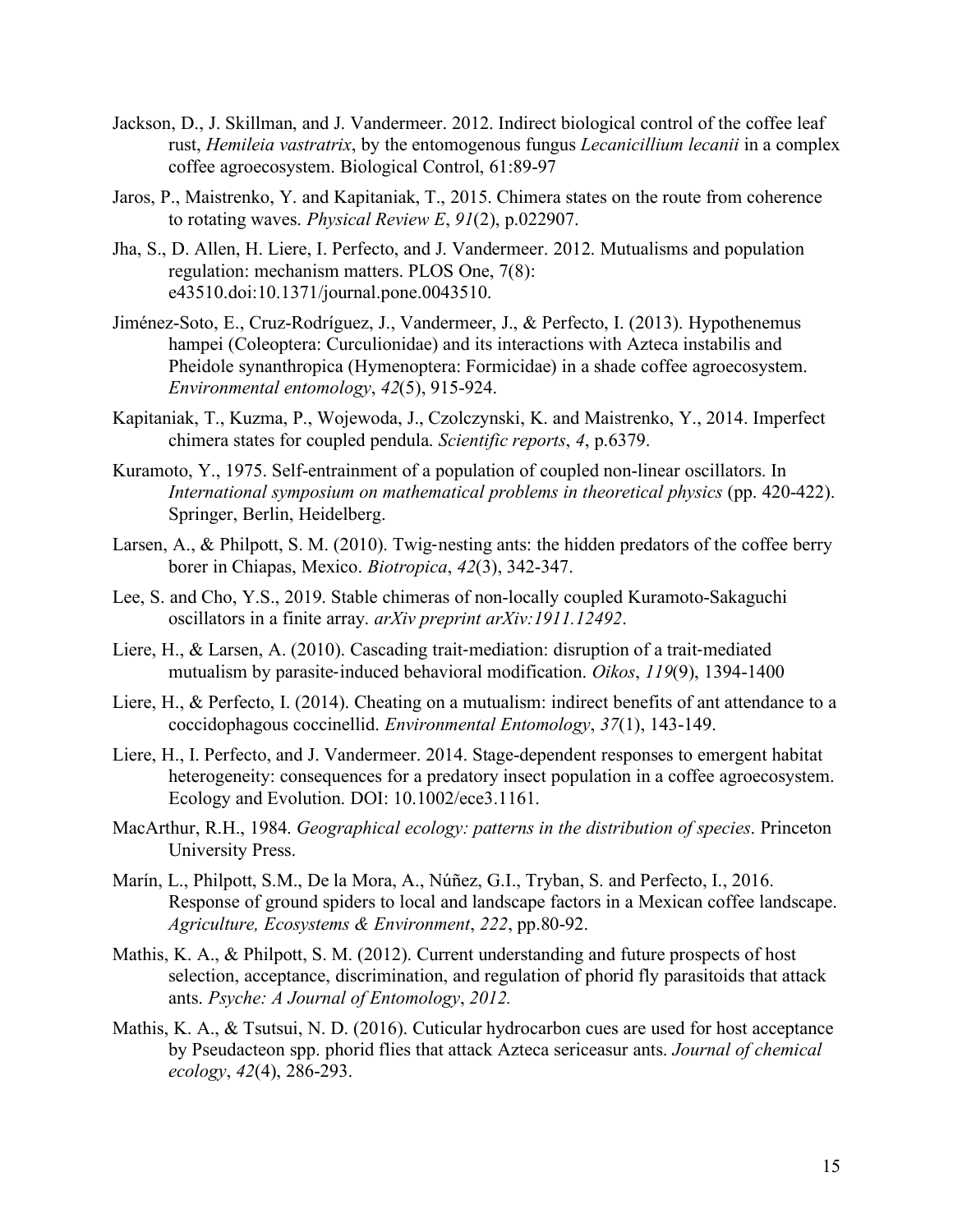- Mathis, K. A., Philpott, S. M., & Moreira, R. F. (2011). Parasite lost: chemical and visual cues used by Pseudacteon in search of Azteca instabilis. *Journal of insect behavior*, *24*(3), 186-199
- Mathis, K.A. and Eldredge, K.T., 2014. Descriptions of two new species of Myrmedonota Cameron (Staphylinidae: Aleocharinae) from Mexico with comments on the genus taxonomy and behavior. *Zootaxa*, *3768*(1), pp.95-100.
- Menara, T., Baggio, G., Bassett, D. and Pasqualetti, F., 2019. Stability conditions for cluster synchronization in networks of heterogeneous Kuramoto oscillators. *IEEE Transactions on Control of Network Systems*. arXiv:1806.06083v2
- Monagan, I. V., Morris, J. R., Davis Rabosky, A. R., Perfecto, I., & Vandermeer, J. 2017. Anolis lizards as biocontrol agents in mainland and island agroecosystems. *Ecology and evolution*, *7*(7), 2193-2203.
- Morris, J. R., & Perfecto, I. (2016). Testing the potential for ant predation of immature coffee berry borer (Hypothenemus hampei) life stages. *Agriculture, Ecosystems & Environment*, *233*, 224-228
- Morris, J. R., Jimenez-Soto, E., Philpott, S. M., & Perfecto, I. (2018). Ant-mediated (Hymenoptera: Formicidae) biological control of the coffee berry borer: diversity, ecological complexity, and conservation biocontrol. 2018: 1-17.
- Morris, J. R., Vandermeer, J., & Perfecto, I. (2015). A keystone ant species provides robust biological control of the coffee berry borer under varying pest densities. *PloS one*, *10*(11), e0142850
- Oliveira, C. M., Ferreira, J. A., Oliveira, R. M., Santos, F. O., & Pallini, A. (2014). Ricoseius loxocheles, a phytoseiid mite that feeds on coffee leaf rust. *Experimental and Applied Acarology*, *64*(2), 223-233.
- Panaggio, M.J. and Abrams, D.M., 2015. Chimera states: coexistence of coherence and incoherence in networks of coupled oscillators. *Nonlinearity*, *28*(3), p.R67.
- Pardee, G. L., & Philpott, S. M. (2011). Cascading indirect effects in a coffee agroecosystem: effects of parasitic phorid flies on ants and the coffee berry borer in a high-shade and low-shade habitat. *Environmental Entomology*, *40*(3), 581-588
- Perfecto, I. and J. Vandermeer. 2006. The effect of an ant/scale mutualism on the management of the coffee berry borer (*Hypothenemus hampei*) in southern Mexico. Ag. Ecosyst. and Envron. 117:218-221.
- Perfecto, I. and Vandermeer, J., 2015. *Coffee agroecology: a new approach to understanding agricultural biodiversity, ecosystem services and sustainable development*. Routledge.
- Perfecto, I., and J. Vandermeer. 2013. Ant assemblage on a coffee farm in southern Mexico: Spatial mosaic versus shifting patchwork. Env. Ent., 42:38-48.
- Philpott SM, Perfecto I, Vandermeer J. 2008. Behavioral diversity of predatory ants in coffee agroecosystems. *Environmental Entomology, 37:181-191.*
- Philpott, S. M. (2010). A canopy dominant ant affects twig-nesting ant assembly in coffee agroecosystems. *Oikos*, *119*(12), 1954-1960.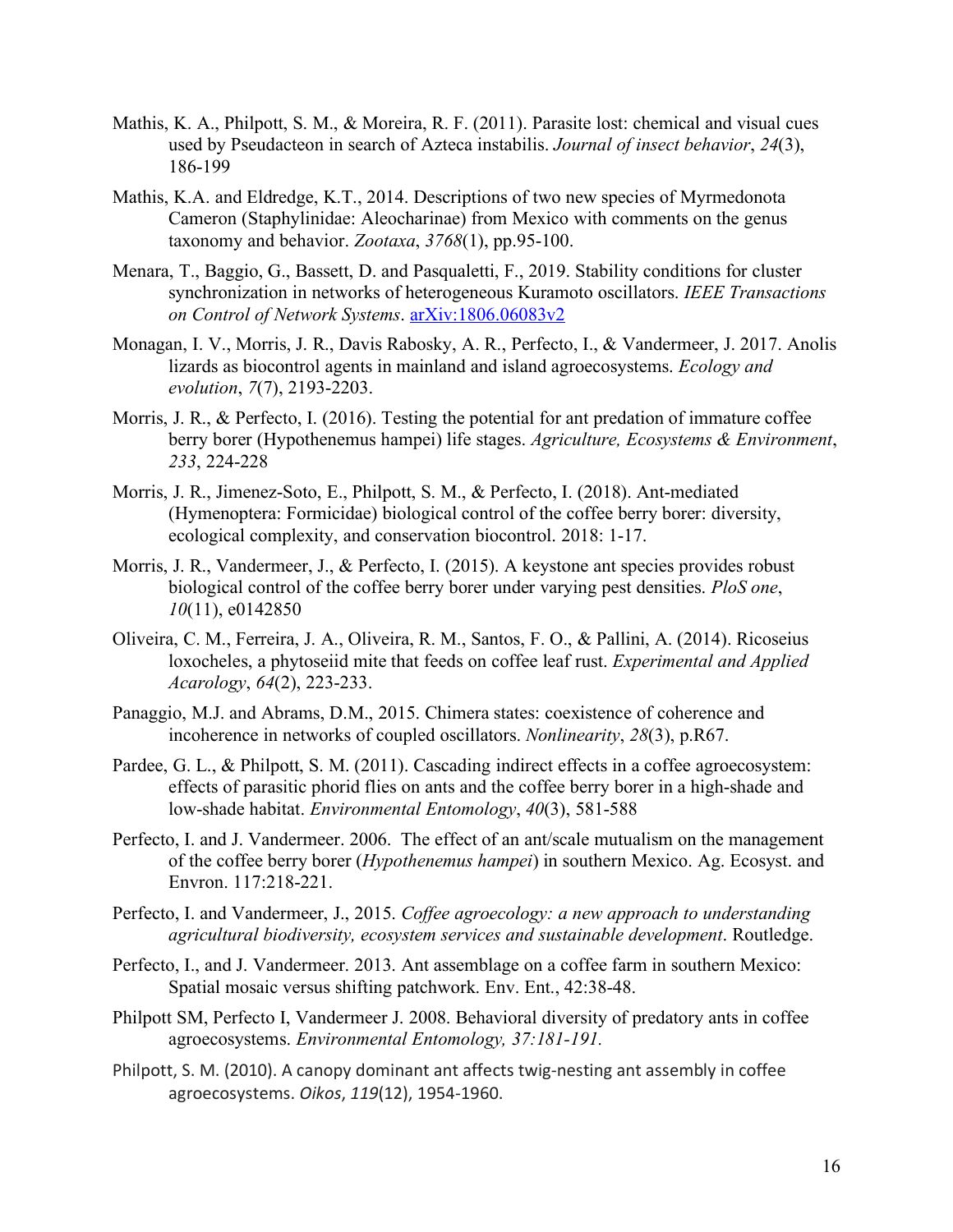- Philpott, S. M., Pardee, G. L., & Gonthier, D. J. (2012). Cryptic biodiversity effects: importance of functional redundancy revealed through addition of food web complexity. *Ecology*, *93*(5), 992-1001
- Rai, V., Anand, M. and Upadhyay, R.K., 2007. Trophic structure and dynamical complexity in simple ecological models. *Ecological Complexity*, *4*(4), pp.212-222.
- Rivera-Salinas, I. S., Hajian-Forooshani, Z., Jiménez-Soto, E., Cruz-Rodríguez, J. A., & Philpott, S. M. (2018). High intermediary mutualist density provides consistent biological control in a tripartite mutualism. *Biological Control*, *118*, 26-31
- Satake, A. and Koizumi, I., 2008. Population synchrony in ecological systems. *Population ecology*, *50*(4), pp.325-327.
- Sherratt, T.N., Lambin, X., Petty, S.J., Mackinnon, J.L., Coles, C.F. and Thomas, C.J., 2000. Use of coupled oscillator models to understand synchrony and travelling waves in populations of the field vole Microtus agrestis in northern England. *Journal of Applied Ecology*, *37*, pp.148-158.
- Strogatz, S.H., 2000. From Kuramoto to Crawford: exploring the onset of synchronization in populations of coupled oscillators. *Physica D: Nonlinear Phenomena*, *143*(1-4), pp.1-20.
- Tinsley, M.R., Nkomo, S. and Showalter, K., 2012. Chimera and phase-cluster states in populations of coupled chemical oscillators. *Nature Physics*, *8*(9), pp.662-665.
- Townsend, A., Stillman, M. and Strogatz, S.H., 2020. Dense networks that do not synchronize and sparse ones that do. arXiv:1906.10627v4
- Uno, S., 2007. *Effects of management intensification on coccids and parasitic hymenopterans in coffee agroecosystems in Mexico* (Doctoral dissertation).
- Vandermeer, J. and I. Perfecto. 2006. A keystone mutualism drives pattern in a power function. *Science*, 311:1000-1002.
- Vandermeer, J. and Perfecto, I., 2019. Hysteresis and critical transitions in a coffee agroecosystem. *Proceedings of the National Academy of Sciences*, *116*(30), pp.15074- 15079.
- Vandermeer, J., 1993. Loose coupling of predator-prey cycles: entrainment, chaos, and intermittency in the classic MacArthur consumer-resource equations. *The American Naturalist*, *141*(5), pp.687-716.
- Vandermeer, J., 1994. The qualitative behavior of coupled predator-prey oscillations as deduced from simple circle maps. *Ecological modelling*, *73*(1-2), pp.135-148.
- Vandermeer, J., 2004. Coupled oscillations in food webs: balancing competition and mutualism in simple ecological models. *The American Naturalist*, *163*(6), pp.857-867.
- Vandermeer, J., 2006. Oscillating populations and biodiversity maintenance. *Bioscience*, *56*(12), pp.967-975.
- Vandermeer, J., Armbrecht, I., de la Mora, A., Ennis, K.K., Fitch, G., Gnthier, D. J., Hajian-0Forooshani, Z., Hsun-Yi, H., Iverson, A., Jackson, D., Jha, S., Jiménez-Soto, E., Lopez-Bautista, G., Larsen, A., Li, K., Liere, H., MacDonald, A., Marin, L., Mathis, K. A., Monagan, I., Morris, J. R., Ong, T., Pardee, G. L., Saraeny Rivera-Salinas, I., Vaiyda, C.,